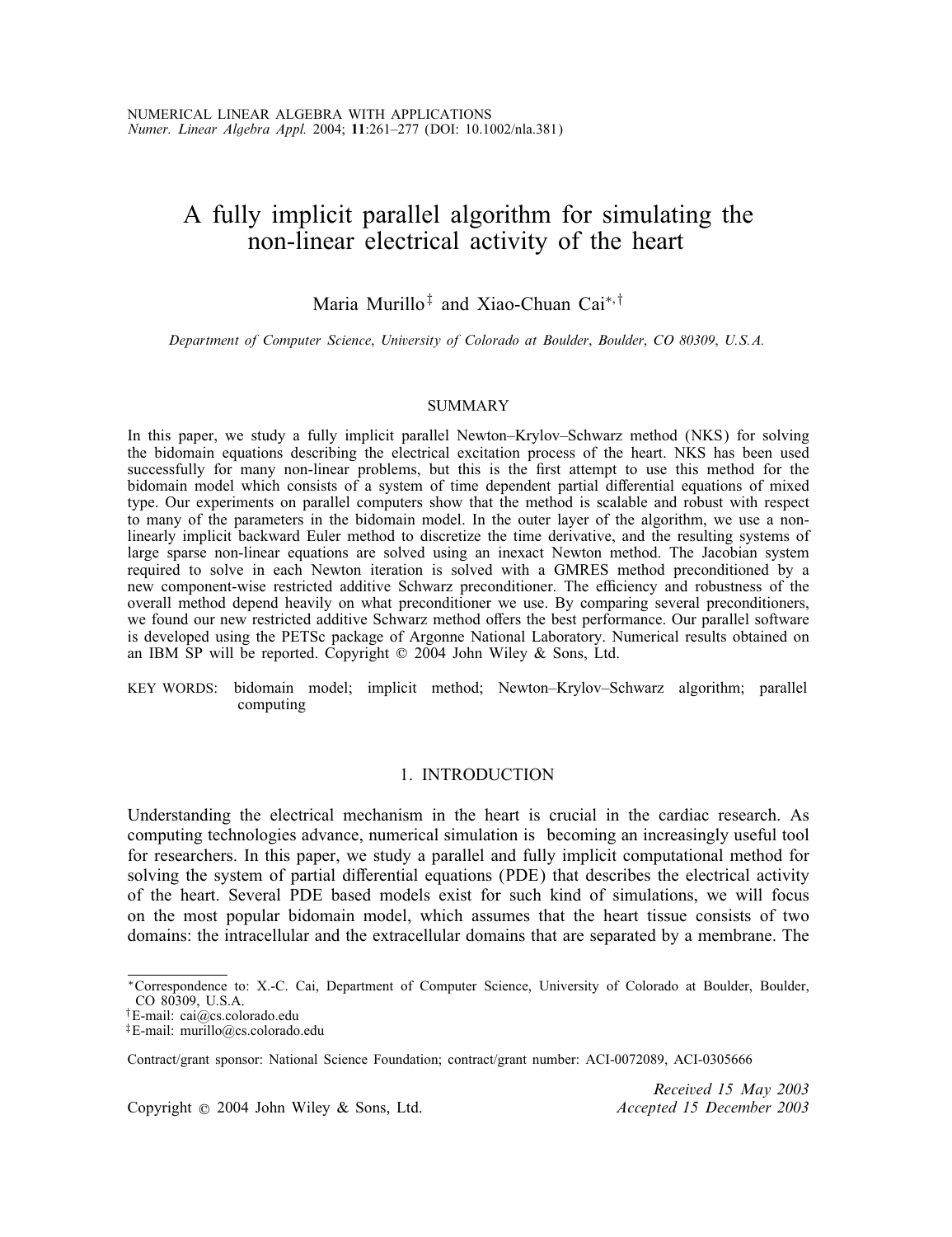changes of the electrical potential across the different domains generate the electrical waves that propagate through the cells. The bidomain model consists of a system of time dependent non-linear partial differential equations of mixed type. To solve the system, we investigate a Newton–Krylov–Schwarz (NKS) based non-linearly implicit technique on parallel computers. We are able to achieve good convergence even when the time step size is much larger than previously used by other researchers. We also show that the method scales well with large number of processors. Below we give a brief overview of the research in the modelling of the electrical system of the heart.

In 1950, Hodgkin and Huxley [1] gave the first description of a mathematical model of axon nerve cells, which serves as the basis for all the current models for the electrical system of the heart. The basic model, known as the fibre model, assumes that the tissue is nothing more than a single fibre (or cable), and it is associated with the well-known cable equation. This simple equation is a parabolic equation. In one-dimensional space, it can be written as

$$
\frac{\partial V}{\partial t} = \frac{\partial^2 V}{\partial x^2} + f(V)
$$

where V refers to the voltage of the electrical current, and f is some function of V representing the ionic current. Later, the model was extended to include three distinct areas within the heart tissue: the intracellular domain, the extracellular domain, and a membrane that separates the two domains. This is the so-called bidomain model, which is the most accepted model today, with some slight variations to its complexity. The electrical activity of the heart originates because of the changes in potential across these domains, which in turn, generate waveforms that propagate through the different cells [2].

The bidomain model [3] can be expressed as a system of reaction–diffusion equations consisting of a non-linear parabolic equation in  $V$  coupled with an elliptic equation in the extracellular potential  $U$ , and is given as

$$
\chi c_m \frac{\partial V}{\partial t} + I_{\text{ion}} - I_{\text{app}} = -\nabla \cdot (D_e \nabla U)
$$

$$
\nabla \cdot (D_i \nabla V) = -\nabla \cdot (D \nabla U)
$$

where  $\chi$  and  $c_m$  are constants,  $I_{\text{ion}}$  is the ionic current, and  $I_{\text{app}}$  is any current applied to the system. The matrices  $D_e$ ,  $D_i$  refer to the conductivity tensors. The ionic current can alter the complexity of the bidomain model considerably. Several authors have attempted to describe this. The more complex ones are based on the Hodgkin–Huxley formulation, or its variations, which are summarized in Reference [4] and references therein. One attempt to simplify the Hodgkin–Huxley approach leads to the development of the FitzHugh–Nagumo equations [5], which gives a more simpler version of the bidomain equations; for example, in the case of a medium with proportional conductivities, we have

$$
\frac{\partial V}{\partial t} = \nabla \cdot (D \nabla V) + cV(V - 1)(\alpha - V) - w
$$

$$
\frac{\partial w}{\partial t} = \varepsilon (V - \gamma w)
$$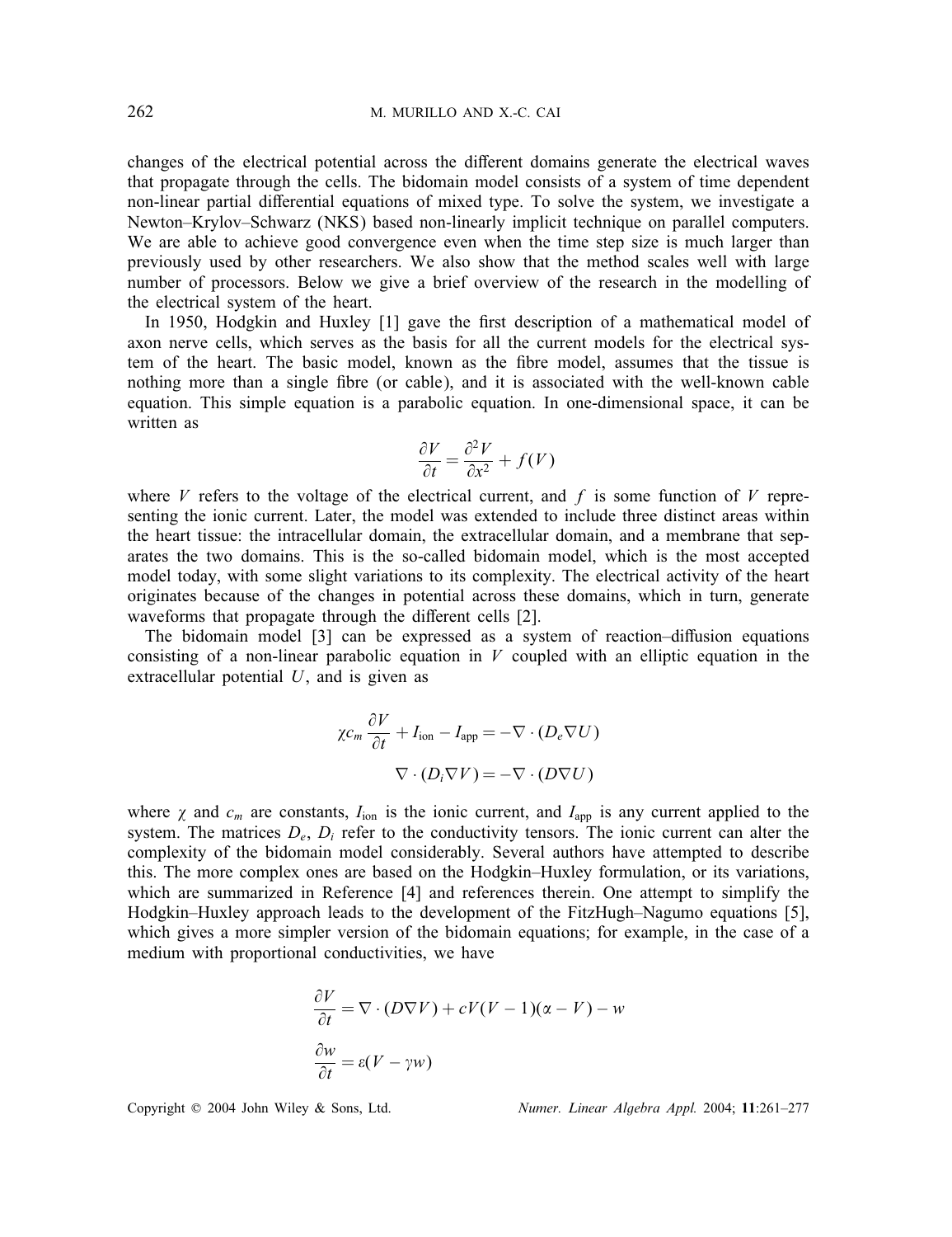where  $c, \alpha, \varepsilon$ , and  $\gamma$  are membrane constants, and w is the recovery potential. Although this is a much simpler mathematical model, it can still show some effect, such as the repolarization, which appears during the recovery phase or after the wavefront has passed through a section.

In our implementation, we use the bidomain equations as just introduced. The conductivity tensors are assumed to be diagonal arrays, and for the ionic current we use the FitzHugh– Nagumo formulation which allows the equations to be expressed as

$$
\chi c_m \frac{\partial V}{\partial t} + cV(V-1)(\alpha - V) - w - I_{app} = -\nabla \cdot (D_e \nabla U)
$$

$$
\nabla \cdot (D_i \nabla V) = -\nabla \cdot (D \nabla U)
$$

$$
\frac{\partial w}{\partial t} = \varepsilon (V - \gamma w) \tag{1}
$$

where  $c, \alpha, \varepsilon, \gamma$  are membrane constants, and w is the recovery potential variable. For simplicity, we assume the model is defined on a simple two-dimensional domain  $\Omega = (0, 1) \times (0, 1)$ . In our experiments, we use Neumann boundary conditions which assume that there is no conductivity going out of the heart; i.e. sealed boundaries.

Another important issue when determining an appropriate model for the electrical activity of the heart is the conductivity tensor D. Depending on the structure of this matrix, we are incorporating various degrees of anisotropy to the system. The simplest one is a diagonal matrix, which indicates that the conductivity varies only along the co-ordinate system. A more complex system requires the inclusion of a full matrix where the conductivity varies in every direction, or even the most complex one represented by a full tensor. An associated element is the fact that in the bidomain model, we have different degrees of anisotropy in the intracellular and extracellular media.

There have been numerous attempts to numerically solve the heart excitation problem. In Reference [6], Hooke *et al*. present a general version of algebraic transformations that have been applied to the bidomain equations. For the most part, the explicit Euler's method is the choice for the time integration. In most cases, iterative methods (such as SOR) are used for solving the resulting equations, as is in Reference [7].

Veronese and Othmer [8] used a split-step method, which is a hybrid of an alternating direction implicit scheme for the non-linear parabolic equation, and a multigrid approach for the linear elliptic equation (for the transmembrane potential). Bogar [4] extended the use of a semi-implicit method for the bidomain model, which had only been used for monodomain models. This approach splits the non-linear term into two parts: one is resolved implicitly, the other, explicitly. For anisotropic bidomain models, simulations were run on  $65 \times 65$  grids, with a total of 25 ms of propagation time, and time step of 0:1 ms. The resulting total CPU time was 66.26 s. Pennacchio and Simoncini [9] studied the convergence of various linear iterative solvers that were applied to the bidomain model at just one instant of time. They looked at various combinations of block Gauss–Seidel, and variations of preconditioned CG, with SOR and incomplete factorization as the preconditioner. Their estimated time for simulating about 40 ms of the excitation, with a time step size of 0.04 ms, on a  $60 \times 60 \times 18$  mesh, is about 3 h.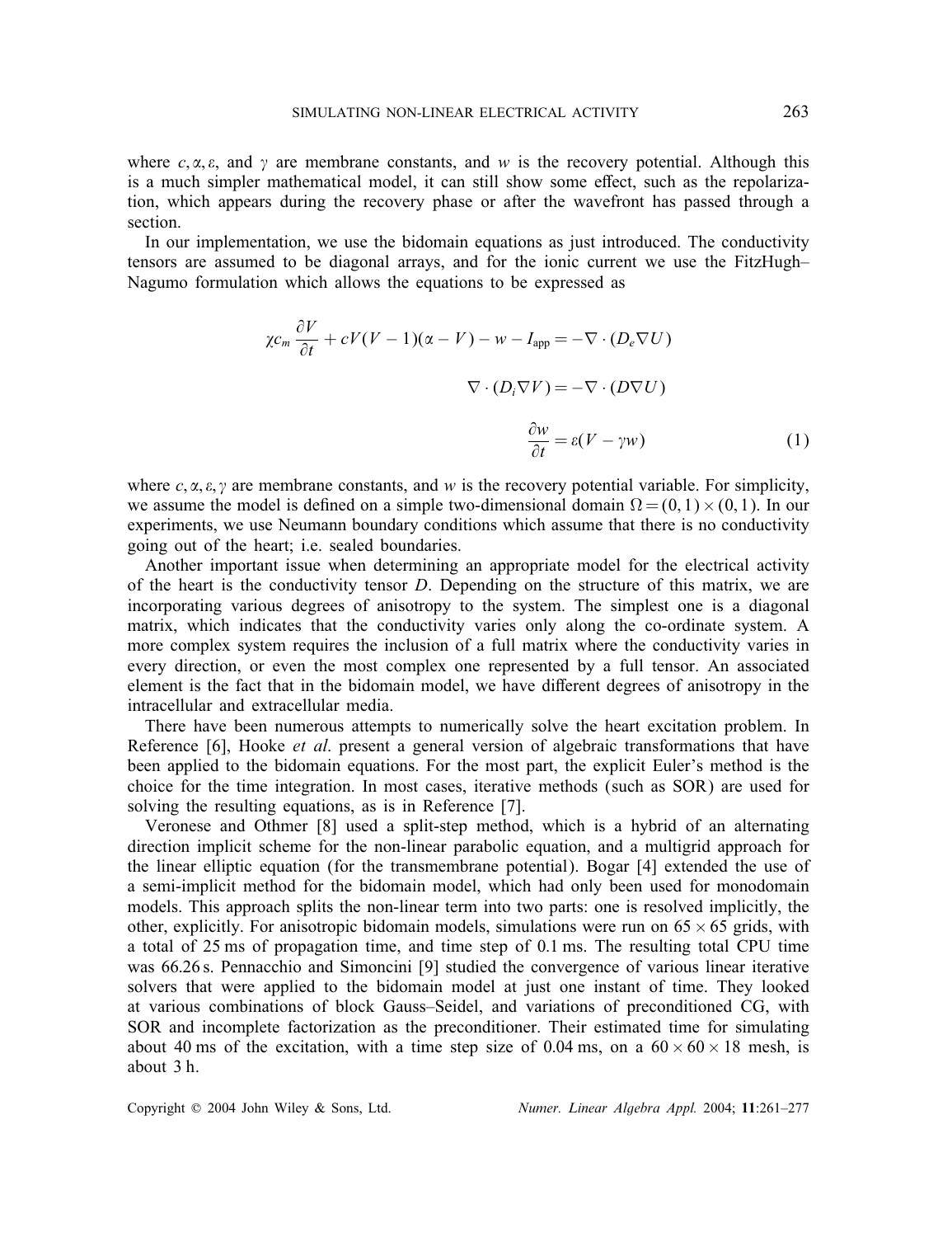Because of the complexities of implicit methods, researchers have made few attempts to use them. Stalidis *et al.* [10] used an implicit finite difference method to the monodomain model on a grid of  $50 \times 50$  cells. Thakor and Fishler [11] used larger grids ( $200 \times 250$  cells). Hooke *et al*. [6] attempted to use an implicit scheme with Newton's method, using the GMRES method to solve the corresponding linear system of equations at each Newton step. They found their methodology to be ineffective or lacking efficiency for the bidomain problem, however it worked well in monodomain cases. Pormann [12] incorporated a similar approach using a matrix splitting procedure that resulted in a complicated set of steps where individual portions of the Jacobian matrix were inverted. They computed the solutions of these individual systems using the conjugate gradient method or GMRES, with some sequential preconditioners, such as SOR or incomplete LU factorizations. Lines *et al*. [13, 21] studied an operator splitting approach, combined with nite element and the Runge–Kutta method for the integration of the ODE system representing the ionic current. They carried out the process in a sequential manner; first, they integrated the ODE corresponding to the ionic current, then they solved each equation of the bidomain model in a cascade fashion (first, the parabolic equation in  $V$ , and then the elliptic equation in  $U_e$ ). In solving the reaction-diffusion for V, they used the explicit method, and the problem became linear.

The rest of the paper is organized as follows. In Section 2, we present the details of the bidomain model, its discretization, and the numerical methods we use to solve the discrete system. The simulation results and the parallel performance of the numerical algorithm and software are discussed in Section 3. We make several final remarks in Section 4, which concludes the paper.

#### 2. NUMERICAL METHODS AND PARALLEL IMPLEMENTATION

#### *2.1. Discretization of the bidomain model*

In this paper, we assume the bidomain model is defined on  $\Omega = (0, 1) \times (0, 1)$ , which is covered by a uniform grid.  $\Delta x = \Delta y$  are mesh sizes in the x and y directions, respectively. Let m be the total number of grid points in either the x or y direction.  $\Delta t$  is the time step size. To discretize equation  $(1)$  we use the usual 5-point central finite difference method for the space variables and the fully implicit backward Euler for the time variable. The resulting set of sparse, non-linear algebraic system of equations is solved using the NKS iterative method [14] at every time step.

We first re-write  $(1)$  as follows:

$$
c_m \frac{\partial V}{\partial t} - \sigma_l^i \frac{\partial^2 V}{\partial x^2} - \sigma_l^i \frac{\partial^2 V}{\partial y^2} + cV(\alpha - V)(V - 1) - w = \sigma_l^i \frac{\partial^2 U_e}{\partial x^2} + \sigma_l^i \frac{\partial^2 U_e}{\partial y^2} + I_{app}
$$

$$
-(\sigma_l^i + \sigma_l^e) \frac{\partial^2 U_e}{\partial x^2} - (\sigma_l^i + \sigma_l^e) \frac{\partial^2 U_e}{\partial y^2} = \sigma_l^i \frac{\partial^2 V}{\partial x^2} + \sigma_l^i \frac{\partial^2 V}{\partial y^2}
$$

$$
\frac{\partial w}{\partial t} = \varepsilon (V - \gamma w)
$$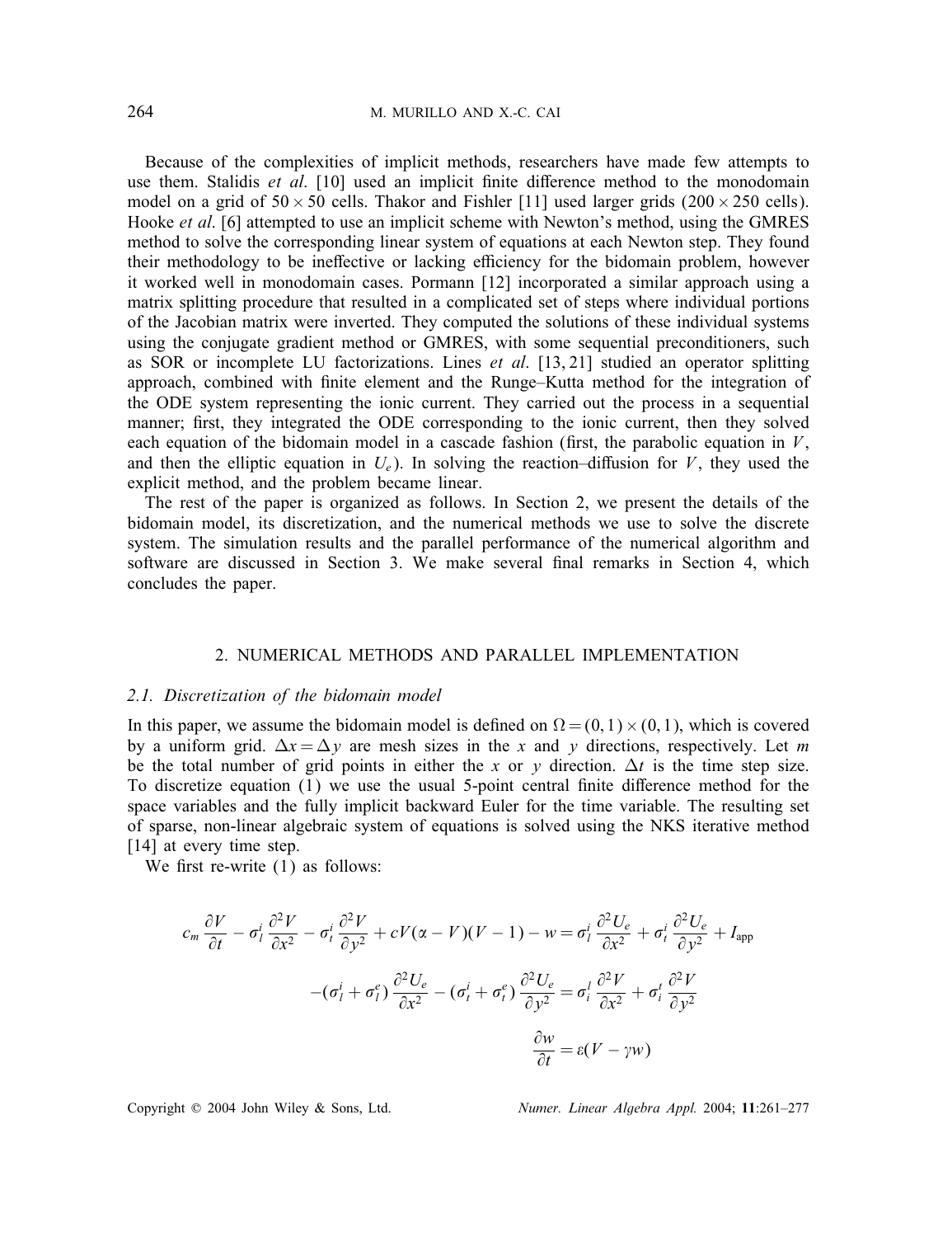To simplify the notation we let  $U := U_e$ . The fully discretized version of the above system take the form

$$
c_{m} \frac{V_{i,j}^{n} - V_{i,j}^{n-1}}{\Delta t} - \sigma_{i}^{i} \frac{V_{i-1,j}^{n} - 2V_{i,j}^{n} + V_{i+1,j}^{n}}{(\Delta x)^{2}} - \sigma_{t}^{i} \frac{V_{i,j-1}^{n} - 2V_{i,j}^{n} + V_{i,j+1}^{n}}{(\Delta y)^{2}}
$$
  
+  $cV_{i,j}^{n}(V_{i,j}^{n} - 1)(\alpha - V_{i,j}^{n}) - w_{i,j}^{n}$   
=  $\sigma_{i}^{i} \frac{U_{i-1,j}^{n} - 2U_{i,j}^{n} + U_{i+1,j}^{n}}{(\Delta x)^{2}} + \sigma_{t}^{i} \frac{U_{i,j-1}^{n} - 2U_{i,j}^{n} + U_{i,j+1}^{n}}{(\Delta y)^{2}}$   
+  $I_{\text{app}_{i,j}}^{n}$   
-  $(\sigma_{i}^{i} + \sigma_{i}^{e})(U_{i-1,j}^{n} - 2U_{i,j}^{n} + U_{i+1,j}^{n}) - (\sigma_{t}^{i} + \sigma_{t}^{e})(U_{i,j-1}^{n} - 2U_{i,j}^{n} + U_{i,j+1}^{n})$   
=  $\sigma_{i}^{i}(V_{i-1,j}^{n} - 2V_{i,j}^{n} + V_{i+1,j}^{n}) + \sigma_{t}^{i}(V_{i,j-1}^{n} - 2V_{i,j}^{n} + V_{i,j+1}^{n})$ 

and

$$
\frac{w_{i,j}^n - w_{i,j}^{n-1}}{\Delta t} = \varepsilon (V_{i,j}^n - \gamma w_{i,j}^n)
$$

For the initial condition, we assume our system is at rest at the initial time  $(t=0)$ . As indicated in Reference  $[9]$ , both the resting potentials and w are zero. Also, in order to excite the system, we apply a current  $I_{app}$  of 40 amp/cm<sup>2</sup> for a period of 1.0 ms, to the centre portion of our domain. Other authors, such as [4, 15] have used the value in their numerical experiments.

For the bidomain model, it is commonly assumed that there is no flux across the boundaries [4]. In other words, because the potential  $V$  has a constant value before and behind the exciting front, we can assume that it is not affected by the outside medium  $[3]$ . In particular, for our model, these boundary conditions are expressed as  $\partial V/\partial n = 0$  and  $\partial U/\partial n = 0$ . In the discretization, we use

(*lower edge*, 
$$
y = 0
$$
), 
$$
\begin{cases} F(V) = V_{i,0} - V_{i,1}, \\ F(U) = U_{i,0} - U_{i,1}, \\ F(V) = V_{i,m} - V_{i,m-1}, \end{cases}
$$
  
\n(*upper edge*,  $y = 1$ ), 
$$
\begin{cases} F(V) = V_{i,m} - V_{i,m-1}, \\ F(U) = U_{i,m} - U_{i,m-1}, \end{cases}
$$
  
\n(*left edge*,  $x = 0$ ), 
$$
\begin{cases} F(V) = V_{0,j} - V_{1,j}, \\ F(U) = U_{0,j} - U_{1,j}, \\ F(U) = U_{m,j} - V_{m-1,j}, \end{cases}
$$
  
\n(*right edge*,  $x = 1$ ), 
$$
\begin{cases} F(V) = V_{m,j} - V_{m-1,j}, \\ F(U) = U_{m,j} - U_{m-1,j}, \end{cases}
$$
  
\n0 < j < m

In most of the existing numerical methods, for example Reference [13], for solving the above finite difference equations, the unknowns are ordered in terms of the physical variables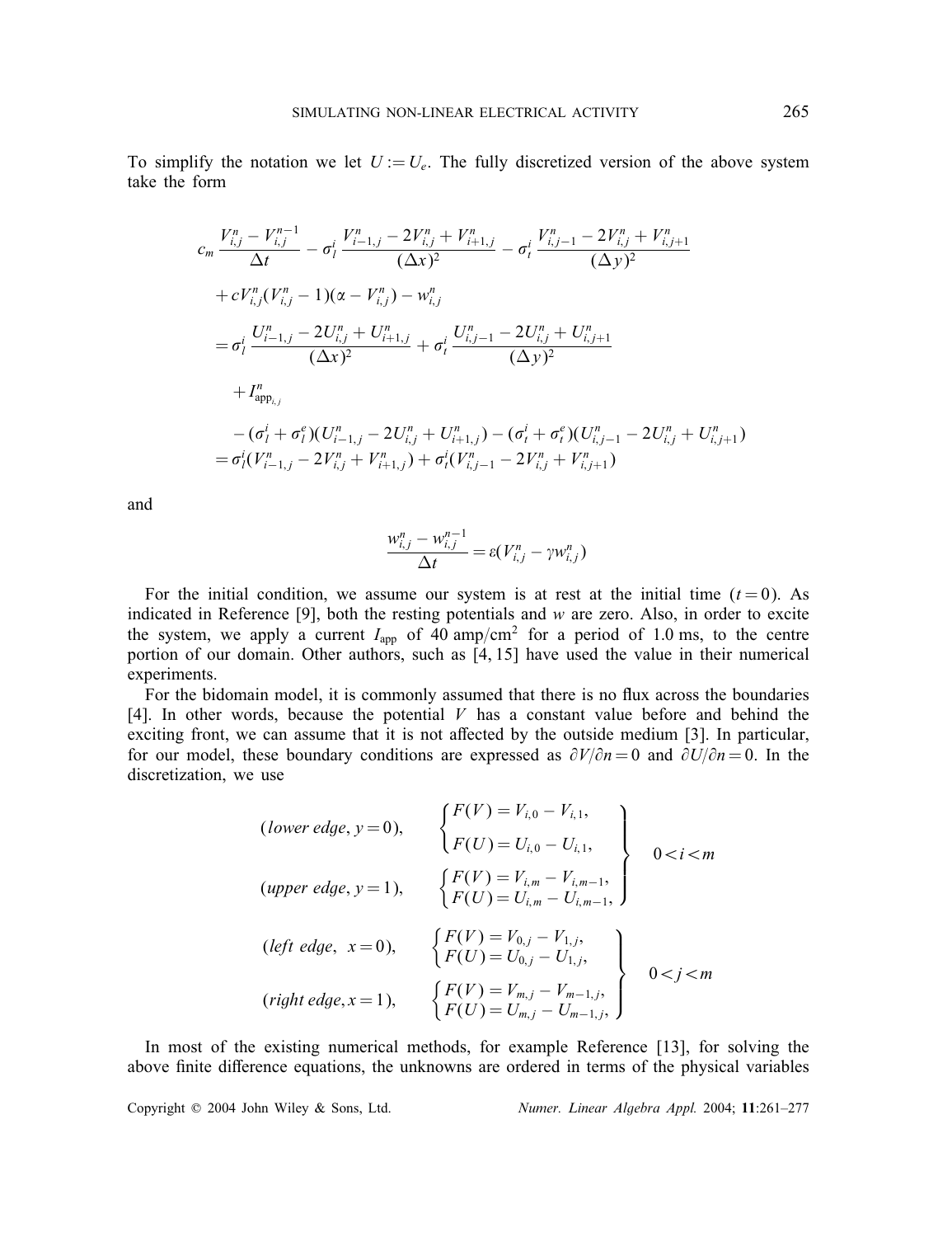separately to form the following, more compact, system of equations:

$$
\mathbf{F}_V = \mathbf{V}^n + \Delta t \tilde{\mathbf{F}}_V(V^n, U^n, w^n) - \mathbf{V}^{n-1}
$$
  
\n
$$
\mathbf{F}_U = \tilde{\mathbf{F}}_U(V^n, U^n, w^n)
$$
  
\n
$$
\mathbf{F}_w = \mathbf{w}^n - \Delta t \tilde{\mathbf{F}}_W(V^n, U^n, w^n) - \mathbf{w}^{n-1}
$$
\n(2)

In our work, we find the interlacing ordering performs much better. More precisely speaking, to write the above finite difference system into a system of algebraic equations, we order the unknowns by the mesh points as follows:

$$
\mathbf{G} = [(V_{11}, U_{11}, w_{11}), (V_{21}, U_{21}, w_{21}), \dots, (V_{mm}, U_{mm}, w_{mm})]^{\mathrm{T}}
$$

The corresponding equations are ordered in exactly the same way, and the system is denoted by

$$
F(G) = 0 \tag{3}
$$

For simplicity, we ignored the sub- and super-scripts.

#### *2.2. Solving the algebraic systems*

To find G at the *n*th time step, a non-linear system of the form  $(3)$  needs to be solved. Using G at the  $(n - 1)$ th time step as the initial guess, we use an inexact Newton method [16] to solve (3). Let  $J = F'$  be the Jacobian matrix, which is calculated analytically in this paper. The two major steps of the inexact Newton's method are

Find  $\Delta G^k$  that satisfies

$$
||J(G^k)\Delta G^k + F(G^k)|| \leq \eta ||F(G^k)||
$$

for any  $\eta$  < 1, and then set

$$
G^{k+1} = G^k - \Delta G^k \tag{4}
$$

The inexact Newton method presented above requires that we solve (inexactly) the following linear system of equations:

$$
J(G^k)\Delta G^k = -F(G^k)
$$

A restricted additive Schwarz preconditioned GMRES method is used for solving such a linear system. In particular, we use GMRES [17] for the following system

$$
M^{-1}J\Delta G = -M^{-1}F\tag{5}
$$

where  $M^{-1}$  is a parallel preconditioner. Several choices of  $M^{-1}$  are available in PETSc [18], including the block Jacobi preconditioners, the regular additive Schwarz [19] and the restricted additive Schwarz preconditioners (RAS) [20]. All of the preconditioner are *algebraic* in the sense that the multi-component nature of our linear system is not taken into account. In this work, we introduce a component-wise restricted additive Schwarz method, which is a simple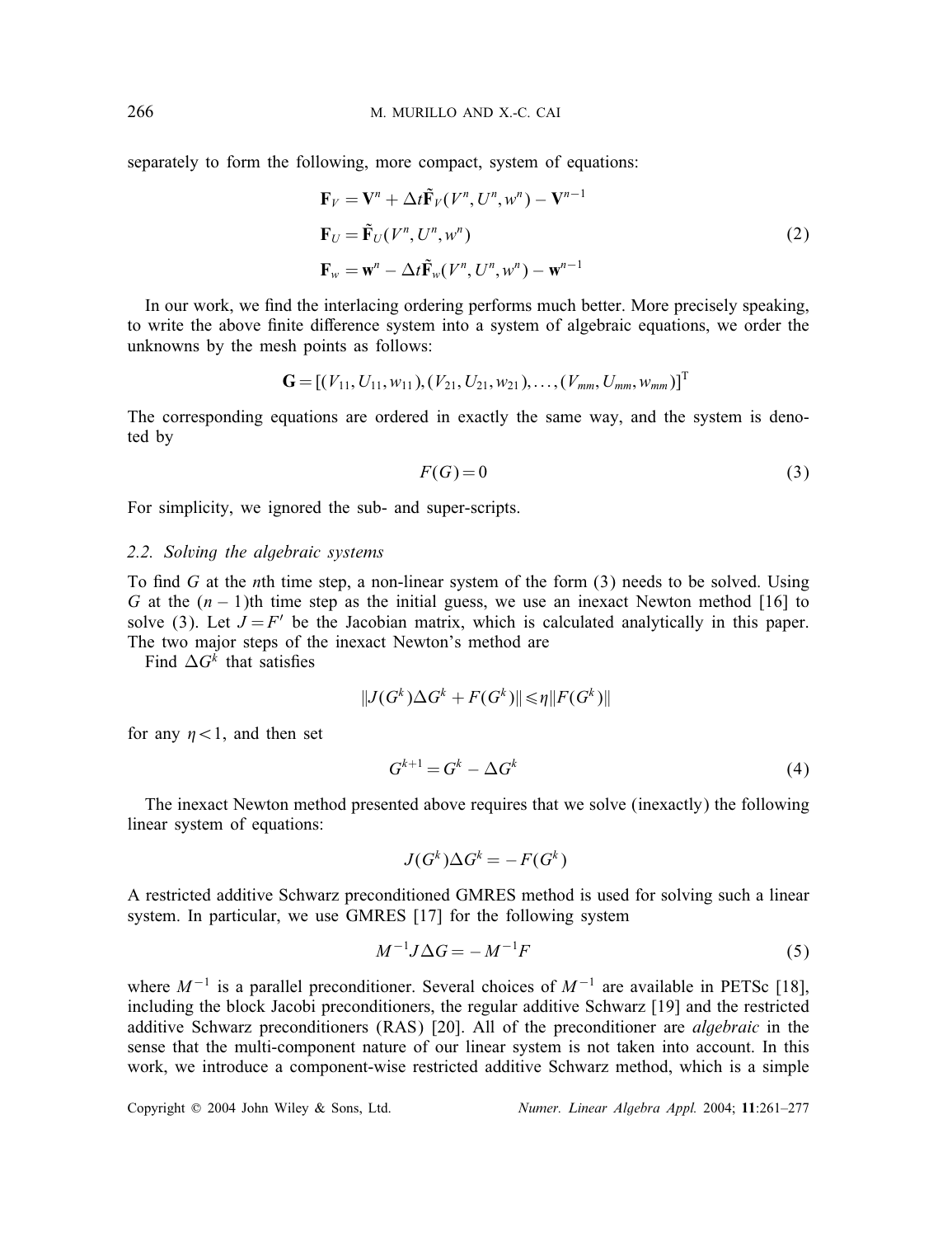

Figure 1. A sample  $9 \times 9$  fine mesh with a  $3 \times 3$  subdomain partition. The 'o' are the mesh points. The dashed lines indicate a  $3 \times 3 = 9$  subdomain non-overlapping partitioning. The solid lines indicate the subdomains with  $\delta = 1$ .

application of the algebraic RAS idea [20] for each of the three variables  $(U, V, w)$  of the PDE separately.

In order to define a parallel preconditioner  $M^{-1}$ , we need to partition the unknowns of the algebraic system and map them onto different processors. The standard partitioning techniques in PETSc are all based on the partitioning of the *matrix* itself, and the quality of the partitioning, as well as the quality of the resulting block preconditioner, depends on how the mesh points are ordered and how the multiple unknowns at each mesh point are ordered. Our experiences show that a better partitioning can often be obtained by looking at the *mesh*, not the matrix, especially for systems arising from the discretization of multi-component PDEs.

To obtain the overlapping partition, we first partition the domain into non-overlapping subdomains  $\Omega_i^0$ ,  $i = 1, ..., N$ . Then we extend each subdomain  $\Omega_i^0$  to a larger subdomain  $\Omega_i^{\delta}$ , i.e.  $\Omega_i^0 \subset \Omega_i^{\delta}$ . Here  $\delta$  is an integer indicating the size of the overlap. Only simple box decomposition is considered in this paper; i.e. all the subdomains  $\Omega_i^0$  and  $\Omega_i^{\delta}$  are rectangular and made up of integral numbers of fine mesh cells. For boundary subdomains, we simply cut off the part that is outside  $\Omega$ . A sample mesh with an overlapping partition is shown in Figure 1. Let *n* be the number of mesh points in  $\Omega$ ,  $n_i$  the number of mesh points in  $\Omega_i^0$ , and  $n_i^{\delta}$  the number of mesh points in  $\Omega_i^{\delta}$ . For each subdomain  $\Omega_i^0$ , we define  $I_i^0$  as an  $n_i^0 \times n_i^0$ block sub-identity matrix whose diagonal element,  $(I_i^0)_{k,k}$ , is either an  $3 \times 3$  identity matrix if the mesh point  $x_k \in \Omega_i^0$  or an  $3 \times 3$  zero matrix if  $x_k$  is outside of  $\Omega_i^0$ . Similarly, we introduce a block sub-identity matrix  $(I_i^{\delta})_{k,k}$  for each  $\Omega_i^{\delta}$ . Here,  $\delta$  is the overlapping size. With the subdomain restriction operator  $I_i^{\delta}$ , we define the subdomain Jacobian matrix

$$
J_i = I_i^{\delta} J I_i^{\delta}
$$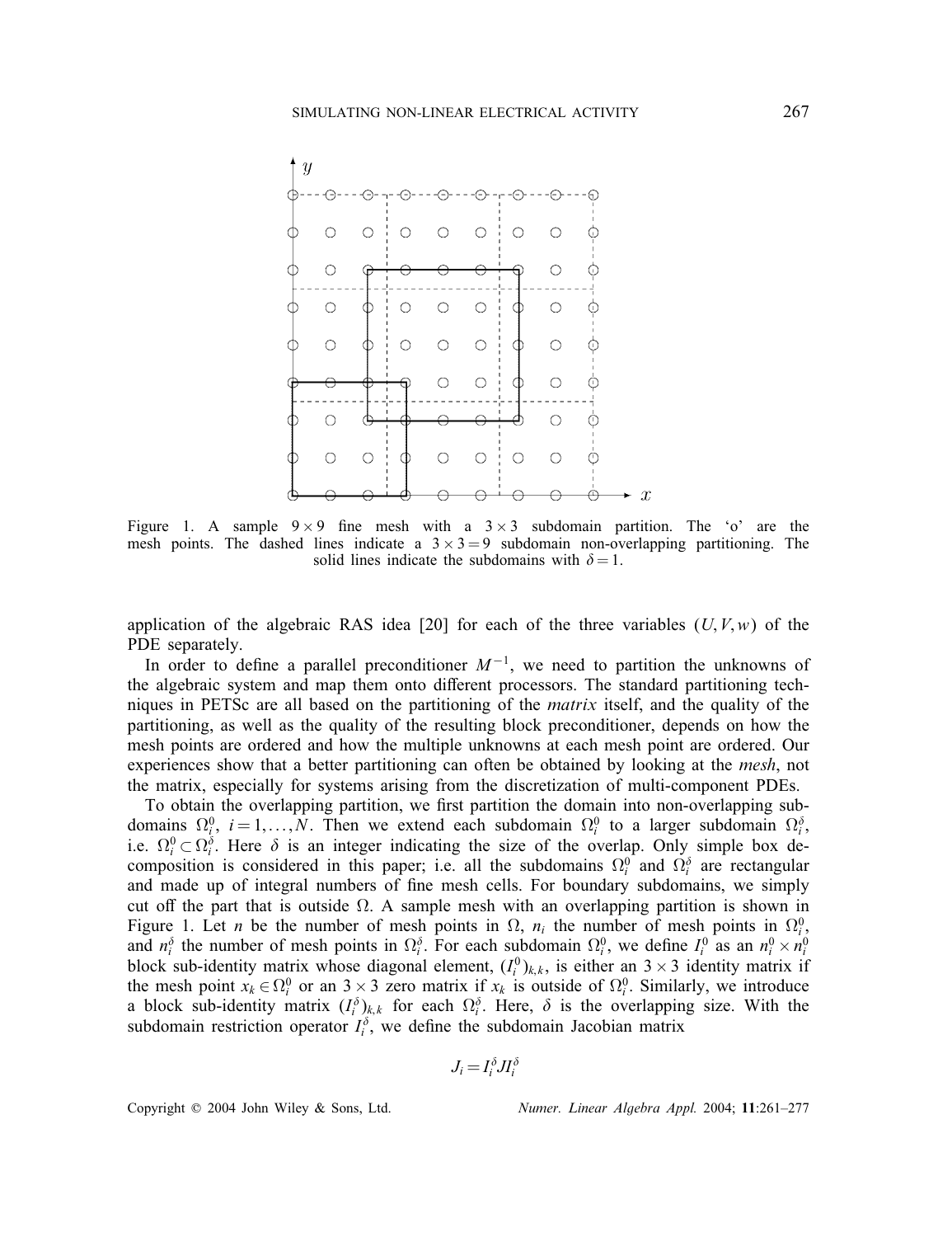Note that although  $J_i$  is not invertible, we can invert its restriction to the subspace

$$
J_i^{-1} \equiv ((J_i)_{|L_i})^{-1}
$$

where  $L_i$  is the vector space spanned by the unit vectors defined on  $\Omega_i^{\delta}$  (i.e., if the kth component of the unit vector is equal to 1, then the corresponding mesh point  $x_k$  must be in  $\Omega_i^{\delta}$ ). Recall that the regular AS preconditioner is defined as [19]

$$
M_{\rm AS}^{-1} = I_1^{\delta} J_1^{-1} I_1^{\delta} + \cdots + I_N^{\delta} J_N^{-1} I_N^{\delta}
$$

Our new RAS preconditioner can simply be described as follows:

$$
M_{\rm RAS}^{-1} = I_1^0 J_1^{-1} I_1^{\delta} + \cdots + I_N^0 J_N^{-1} I_N^{\delta}
$$

One can also define the so-called 'interpolate RAS' as follows:

$$
M_{\rm RAS}^{-1} = I_1^{\delta} J_1^{-1} I_1^0 + \cdots + I_N^{\delta} J_N^{-1} I_N^0
$$

The performance of the two RAS preconditioners are nearly identical for our problem.

We remark that the matrix–vector multiply  $I_i^{\delta}G$  does not involve any arithmetic operations, but does involve communications among neighbouring processors. However,  $I_i^0$ G involves neither computation nor communication. This makes the RAS preconditioner much cheaper than the AS preconditioner. We will show numerically that using the RAS preconditioner can also reduce the number of GMRES iterations. For single component problems, the new RAS preconditioners are the same as what was introduced in Reference [20], but for multicomponent problems, the new RAS preconditioners are less algebraic, and can not be defined only based on the given sparse matrix.

#### 3. SIMULATION RESULTS AND PARALLEL PERFORMANCE

In this section, we present some numerical results for solving the bidomain model equations. We make extensive use of the software package PETSc of the Argonne National Laboratory [18]. All results are obtained from experiments ran on the NPACI's IBM-SP machine at the San Diego Supercomputing Center.

### *3.1. Parameters in the bidomain model*

For the conductivity parameters we use the so-called 'nominal' values because of the general understanding that these are probably the values present in the actual heart tissue [15]. For the ionic current we use the FitzHugh–Nagumo model. These parameters (as given in Reference [4]) are given in Tables I and II.

Table I. Physical parameters for the bidomain model.

| $\gamma = 2000 \text{ cm}^{-1}$                                | $c_m = 1.0 \,\mu\text{F cm}^{-2}$                              |
|----------------------------------------------------------------|----------------------------------------------------------------|
| $\sigma_e^l = 4.0 \times 10^{-3} \Omega^{-1}$ cm <sup>-1</sup> | $\sigma_e^t = 4.0 \times 10^{-3} \Omega^{-1}$ cm <sup>-1</sup> |
| $\sigma_i^l = 4.0 \times 10^{-3} \Omega^{-1}$ cm <sup>-1</sup> | $\sigma_i^t = 1.0 \times 10^{-3} \Omega^{-1}$ cm <sup>-1</sup> |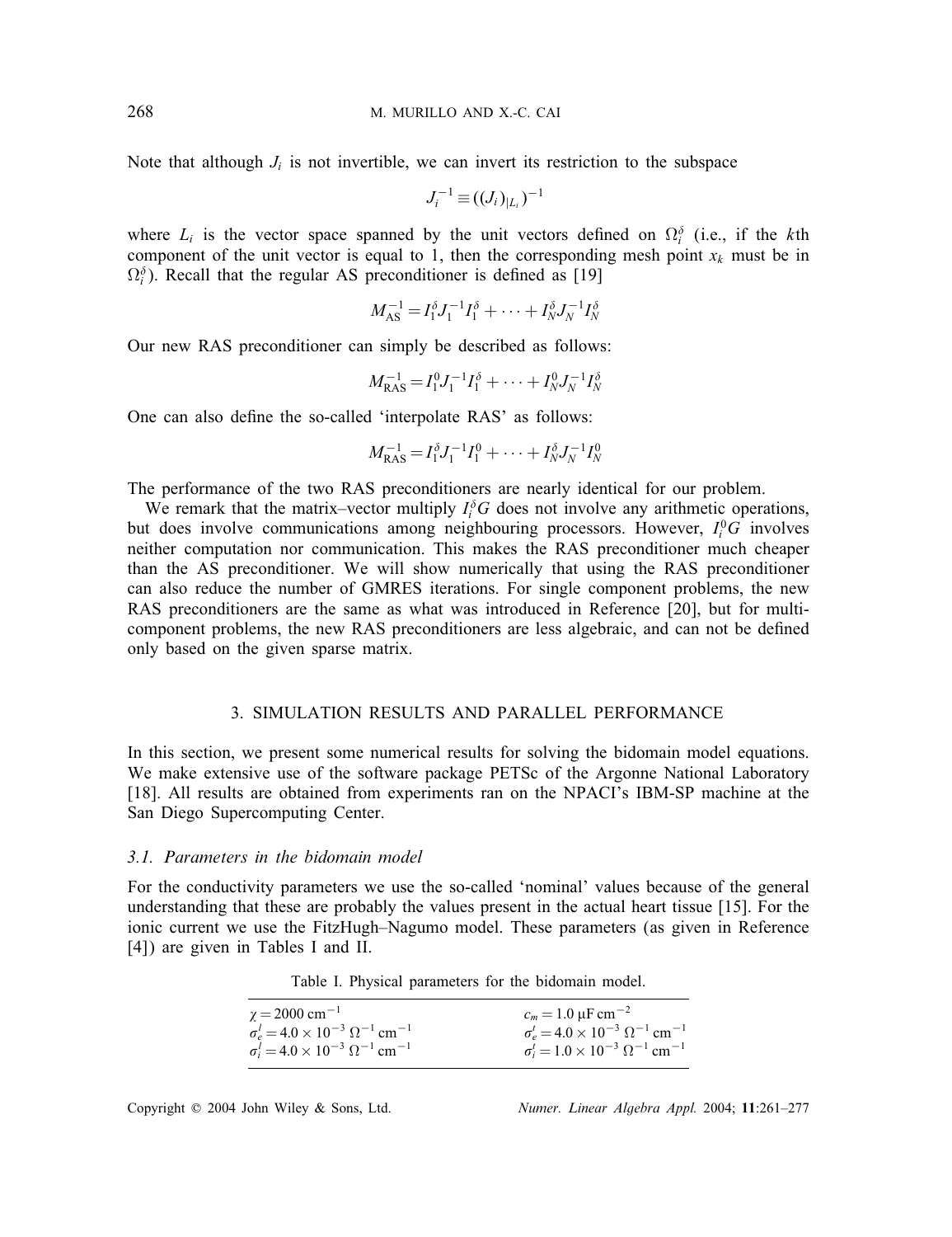Table II. FitzHugh–Nagumo parameters for the ionic current.

 $\alpha = 0.1$ 

 $c = 2.0$ 



Figure 2. The computed AP signal. Depolarization, plateau, and repolarization phases are present.

The computed AP signal is presented in Figure 2. The observed AP signal remain the same among the various experiments performed using different number of processors. Here, we can see the three distinctive phases: depolarization, plateau, and repolarization. We have allowed some degree of anisotropy in our media, as expressed by the different conductivity coefficients used. In Figure 3, we can observe how along the axis where the conductivity is larger, the activation has spread faster than in the other direction. The picture shows in particular the activation process after 10ms of simulation; once the whole area is activated, the phenomenon would not be observed.

#### *3.2. Performance of the linear and non-linear solvers*

To obtain a time accurate solution, we use  $\Delta t = 1$  ms for all the numerical experiments. For the non-linear solver we use the following stopping conditions:  $||F(G^k)|| \le 10^{-4} ||F(G^0)||$ , and in the linear solver we set  $\eta = 10^{-6}$ .

The performance of the inexact Newton method is shown in Figure 4. In the figure, we show that the total number of non-linear iterations per time step. The numbers are quite small. In all cases, the number of non-linear iterations remains nearly constant at three during the plateau phase, and grows only to about 4 or 5 iterations during the repolarization and depolarization phases. In some instances of time, we observed a maximum total of six or seven iterations. We also observe that these numbers remain nearly unchanged independently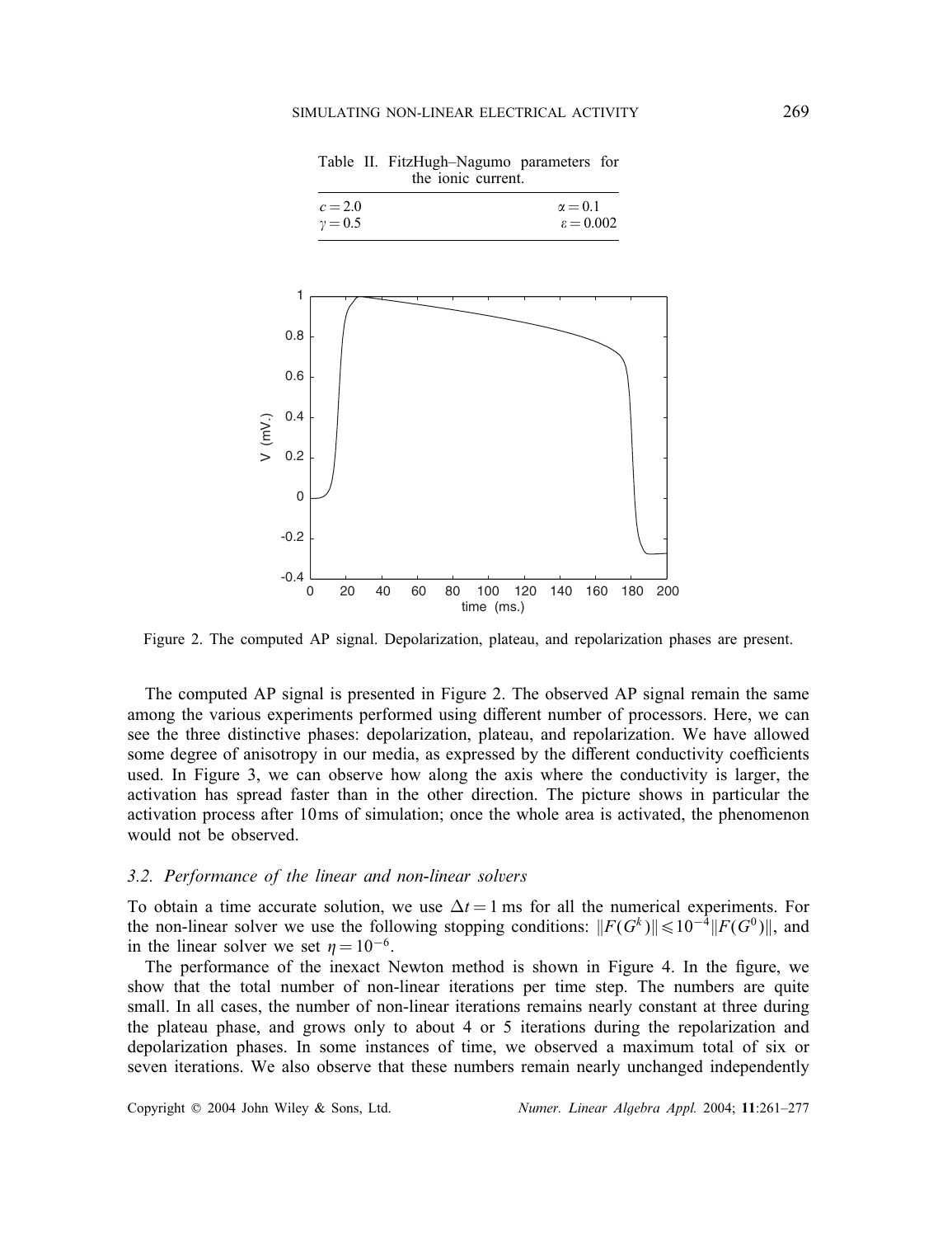

Figure 3. The figure shows the transmembrane potential  $(V)$  after it has propagated for 10 ms.



Figure 4. Non-linear iterations per time step, for a  $512 \times 512$  mesh. The number of processors vary from 16 to 128.

of the mesh size, and the number of processors. In Figure 5, we present the non-linear residual for the case where we use 16 processors and several different mesh sizes. We can see in these results that the variations in all these curves are small, and therefore the non-linear residual seems to converge equally independently of the size of the problem.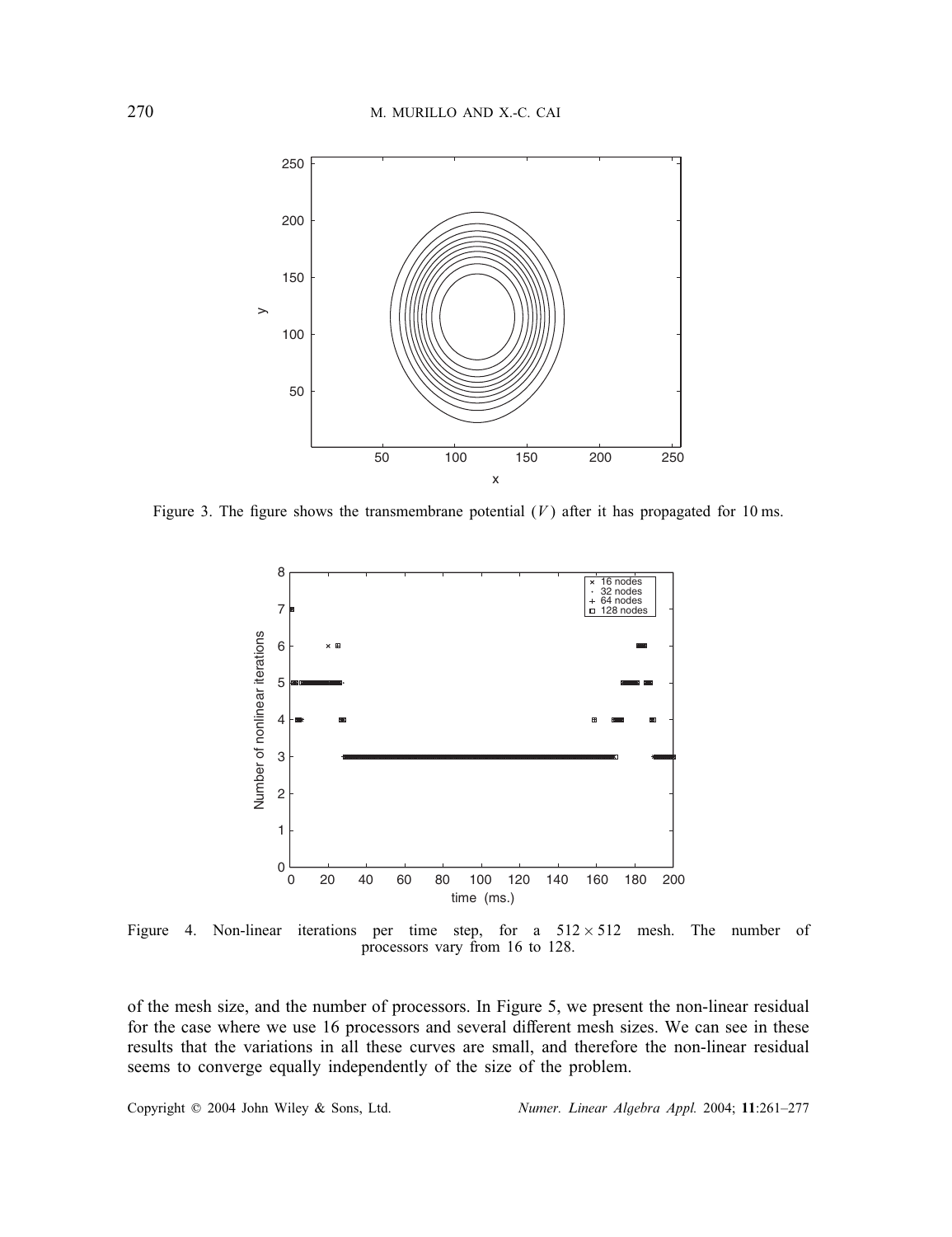

Figure 5. Non-linear residual for various grid sizes, using 16 processors and at  $time = 20$  ms (depolarization phase).

Another interesting feature we observed with respect to the non-linear iterations within our method, was the average number of linear iterations that are required per each non-linear iteration. If we first look at a given problem size, and allow the number of processors to vary, then we can observe that this average of linear of iterations is relatively constant as shown in Figure 6. We can also observe that this number of linear iterations decreases somewhat rapidly as the non-linear iterations progress, showing a relatively larger number only on the first two or three non-linear iterations.

In the case where we look at a particular number of processors, but allow the problem size to vary, we see that the pattern of decrease in the number of linear iterations from one non-linear iteration to the next is somewhat similar, as shown in Figure 7. However, we can appreciate a considerable difference in the actual numbers, where the problems with larger sizes require much more linear iterations for at least the first three non-linear iterations. This indicates that the number of linear iterations have a clear dependence on the size of the problem, as opposed to the case of non-linear iterations where we saw no clear variation.

In Figure 8, we compare the three additive Schwarz type preconditioners. In both the restricted versions, the values from neighbouring subdomains, or neighbouring processors, are communicated at only one of the stages of the matrix–vector multiplications (either during restriction or during interpolation, but not both). It is clear, from Figure 8, the two restricted versions are very similar in terms of the number of GMRES iterations per time step. However, when we compare with regular additive Schwarz method, where values from other processors are incorporated at both ends (restriction and interpolation), we observed a considerable increase on the number of linear iterations. The phenomenon is considerably more pronounced during the depolarization and repolarization phases. Because of these results, in the remainder of the experiments we will only use the RAS preconditioner.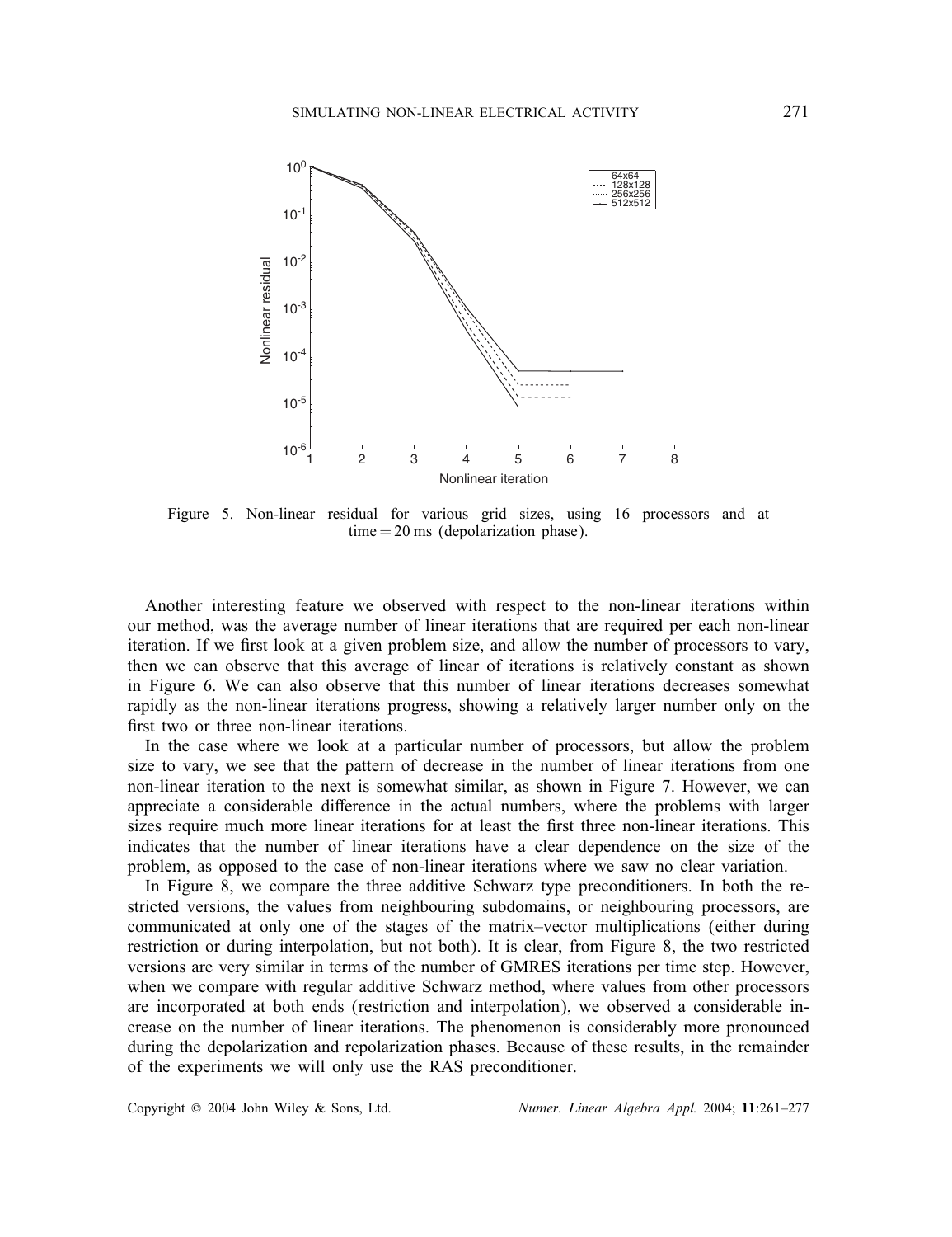

Figure 6. Average number of linear iterations, varying the number of processors on a  $256 \times 256$  grid.



Figure 7. Average number of linear iterations, varying the grid or problem size.

When using Schwarz type preconditioners, the number of GMRES iterations often depends, to a certain degree, on the overlapping factor. This has been studied for many different equations. In the following experiment, we fix the mesh to  $128 \times 128$  and the number of processors to 16. The total number of GMRES iterations are given in Figure 9 for three different overlapping sizes, 1, 4, and 20. It is a bit surprising that the number of iterations is nearly independent of the overlapping size. In the rest of the experiments, we use overlap  $= 1$ .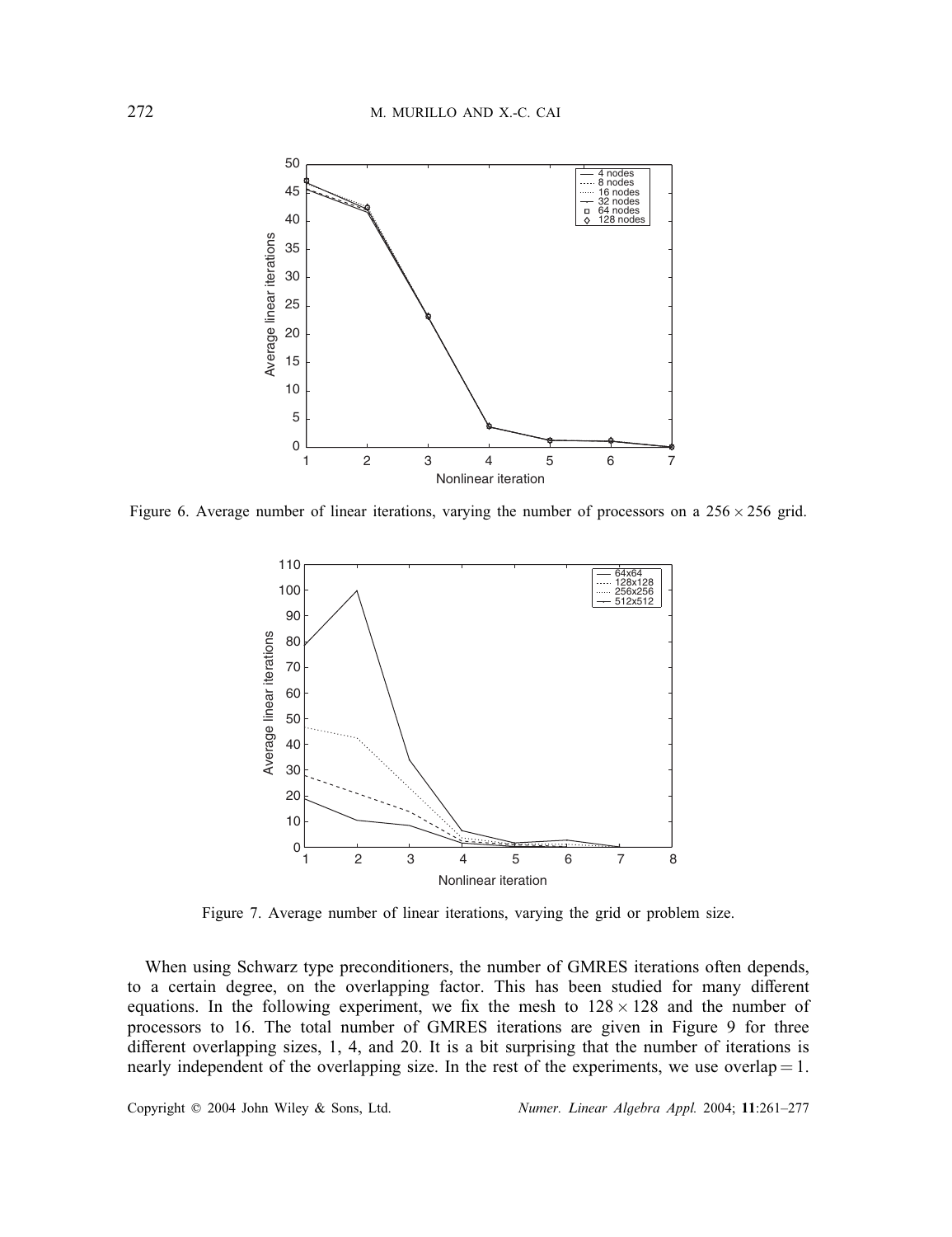

Figure 8. Compare different additive Schwarz preconditioners. The figure shows the total number of GMRES iterations per time step on a  $128 \times 128$  mesh and 16 processors.



Figure 9. Varying the overlapping size. 16 processors and  $128 \times 128$  mesh.

To see the scalability of the preconditioner with respect to the mesh size, in Figure 10, we show the total number of GMRES iterations per time step for four different mesh sizes, from  $64 \times 64$  to  $512 \times 512$ . We fix the number of subdomains, or the number of processors, to 16.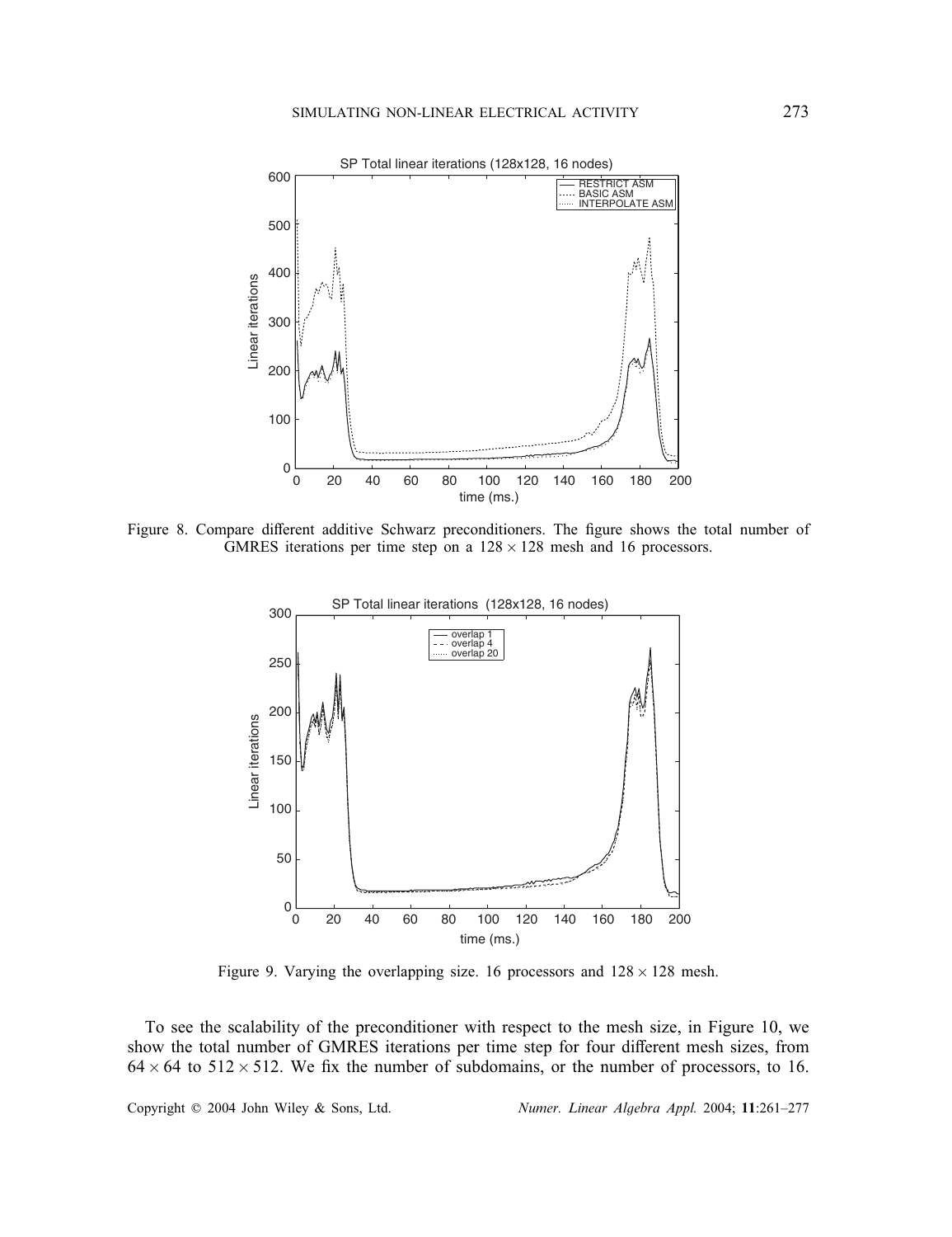

Figure 10. The total number of GMRES iterations per time step with varying mesh sizes. 16 processors are used in all the calculations.

The subdomain problems are solved inexactly with  $ILU(0)$ . We observe that the numbers increase as we refine the mesh. This indicates that the single level RAS preconditioned GMRES is not scalable, in terms of the number of iterations. A coarse grid is probably necessary in order to have a nearly constant number of iterations. However, as will be shown later in this paper, a CPU based scalability can still be obtained even without a coarse grid.

On the other hand, if we maintain the mesh size as a constant but vary the number of processors or nodes used, then we can observe that the pattern for the total number of linear iterations per time step is virtually identical in all cases, as presented in Figure 11. Only small, almost imperceptible, variations take place, and we can only observe these at the depolarization and repolarization phases. This indicates that there is no dependency between the number of linear iterations and the number of processors.

#### *3.3. CPU performance*

Table III summarizes the CPU times for different problem sizes and different number of processors (or nodes). The number of mesh points per processor can be calculated from the given information in Table III, since the total number of points and the total number of processors are both given, and the partition is uniform. As expected, the CPU times increase accordingly as we increase the problem size. For a given problem size, the CPU times decrease as we increase the number of processors.

These CPU timing results are better understood in terms of Figure 12, in which we show the actual values as connected lines, whereas the expected values for optimal scalability are shown as individual points. We observe that for the smaller problems, the scalability degrades quickly as we increase the number of processors. However, for the largest problem, we see a superlinear curve. In other words, our CPU time results are better than expected. This is likely due to the better cache performance of the algorithm/software.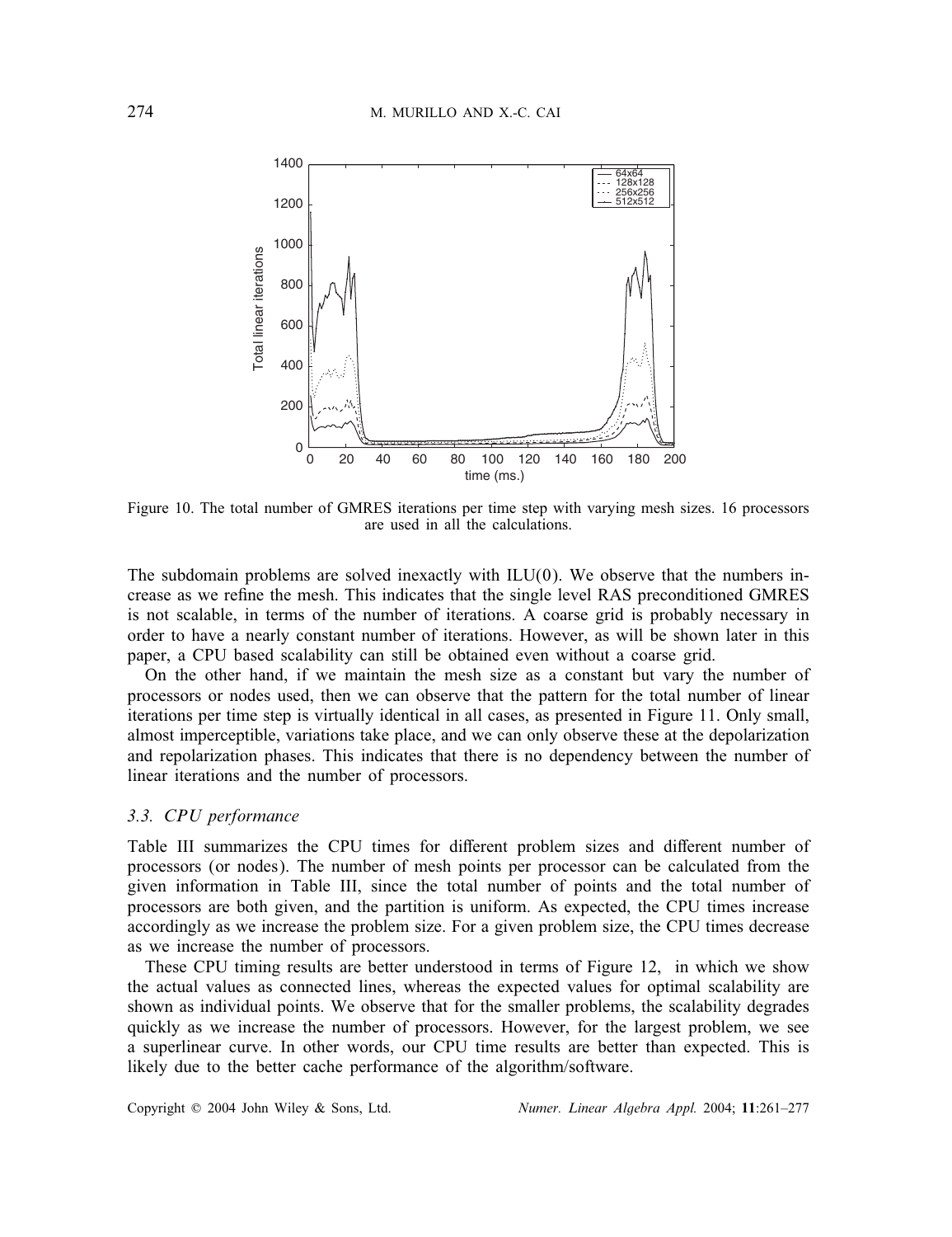

Figure 11. Total number of linear iterations on a fix  $512 \times 512$  mesh with varying number of processors.

Table III. CPU time (s) for solving bidomain model using different mesh sizes and number of processors. '∗': the mesh is either too small or too large for the given number of processors.

| Processors | $64 \times 64$ | $128 \times 128$ | $256 \times 256$ | $512 \times 512$ |
|------------|----------------|------------------|------------------|------------------|
|            | 69             | 432              | 2837             | *                |
| 8          | 44             | 270              | 1372             | $\ast$           |
| 16         | 33             | 201              | 560              | 5472             |
| 32         | 28             | 165              | 261              | 2400             |
| 64         | 27             | 164              | 168              | 994              |
| 128        | *              | $\ast$           | 136              | 519              |

We observe the same type of behaviour by looking at Figure 13, where the speedups of various simulations are presented. In this figure, it is clear that for the largest mesh, the speedup is superlinear, which suggests that our algorithm and software implementation perform better if the problem size is sufficiently large. Even though one of the three components of the bidomain system (1) is elliptic, no coarse space seems necessary for the domain decomposition approach to be CPU time scalable.

### 4. FINAL REMARKS

In this paper, we study a non-linearly implicit method for solving the non-linear system of equations [4, 12] arising from the discretization of the bidomain equations modelling the electrical activation of the heart. We show numerically that the non-linearity appears in the bidomain model is weak, since the total number of non-linear iterations necessary for the convergence at each time step is relatively small, with a maximum of 6 or 7, and only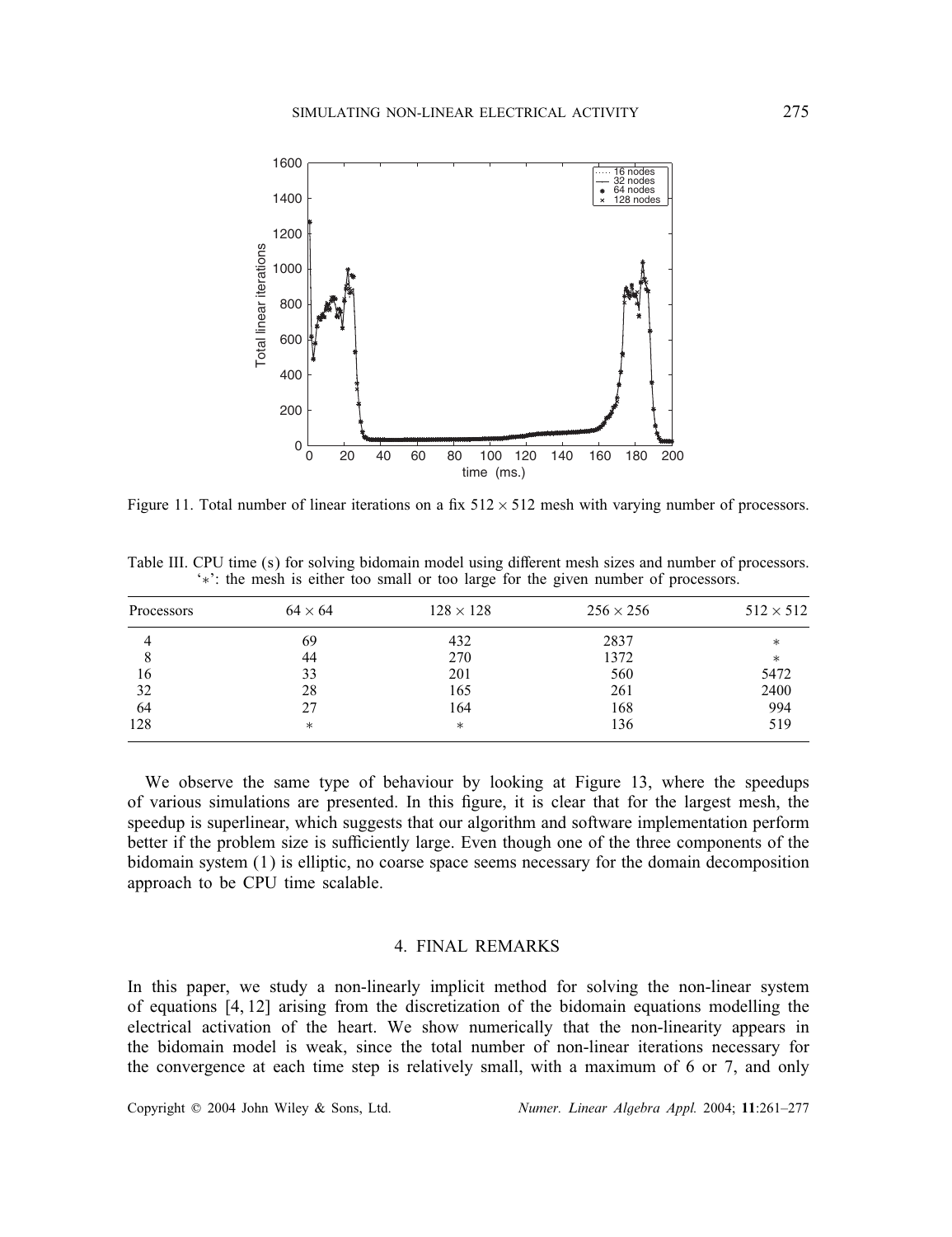

Figure 12. Total CPU time (s) for different mesh sizes and number of processors.



Figure 13. Fixed mesh size speedup.

at one or two instances of time during the activation process. We observe that only three non-linear iterations are required during the plateau phase, and four or five during the more complex repolarization and depolarization phases. Our numerical results also show that the number of non-linear iterations is independent of the size of the problem and the number of processors used to solve the problem. In short, the non-linear convergence is fast and perfectly scalable.